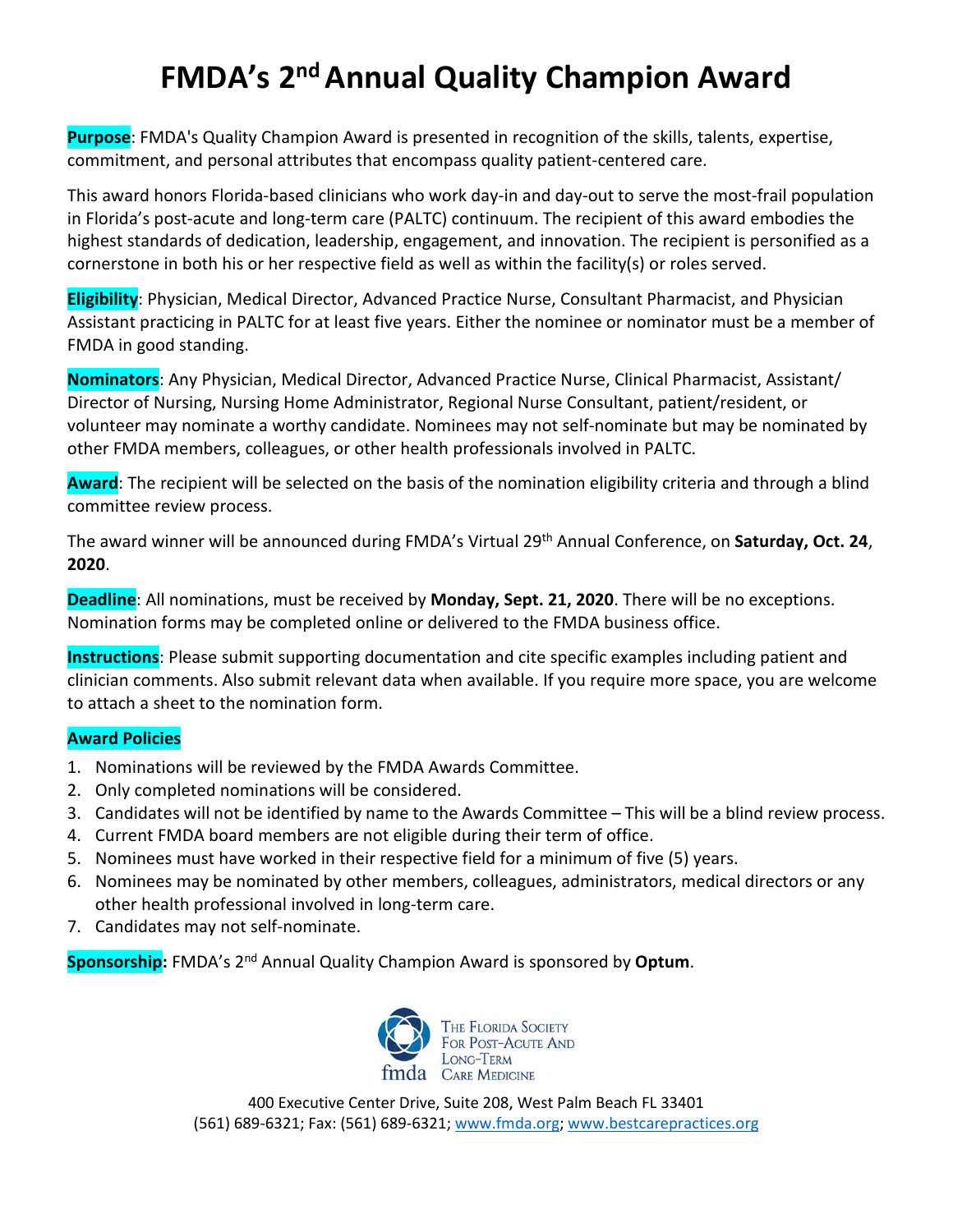| Length of Service at current organization/facility: _________ years. FMDA Member: ___ Yes, ___ No                                                                                                                              |                                                                                                                |           |     |  |
|--------------------------------------------------------------------------------------------------------------------------------------------------------------------------------------------------------------------------------|----------------------------------------------------------------------------------------------------------------|-----------|-----|--|
| Length of Career in PALTC: years. Current Position: years.                                                                                                                                                                     |                                                                                                                |           |     |  |
|                                                                                                                                                                                                                                |                                                                                                                |           |     |  |
|                                                                                                                                                                                                                                |                                                                                                                |           |     |  |
|                                                                                                                                                                                                                                | <b>City</b>                                                                                                    | State ZIP |     |  |
|                                                                                                                                                                                                                                |                                                                                                                |           |     |  |
|                                                                                                                                                                                                                                |                                                                                                                |           |     |  |
|                                                                                                                                                                                                                                |                                                                                                                |           |     |  |
| Nominator's Organization Name: Manual According to the Contract of Contract of Contract of Contract of Contract of Contract of Contract of Contract of Contract of Contract of Contract of Contract of Contract of Contract of |                                                                                                                |           |     |  |
|                                                                                                                                                                                                                                |                                                                                                                |           |     |  |
|                                                                                                                                                                                                                                |                                                                                                                |           |     |  |
| Street                                                                                                                                                                                                                         | City                                                                                                           | State     | ZIP |  |
|                                                                                                                                                                                                                                | Organization's Phone: __________________________________Organization's Fax: __________________________________ |           |     |  |

**FMDA's 2<sup>nd</sup> Annual Quality Champion Award Nomination** 

Please Note: This Document is e-Fillable at [www.fmda.org/awards.](http://www.fmda.org/awards)php



400 Executive Center Drive, Suite 208, West Palm Beach FL 33401 (561) 689-6321; Fax: (561) 689-6321; [www.fmda.org;](http://www.fmda.org/) [www.bestcarepractices.org](http://www.bestcarepractices.org/)